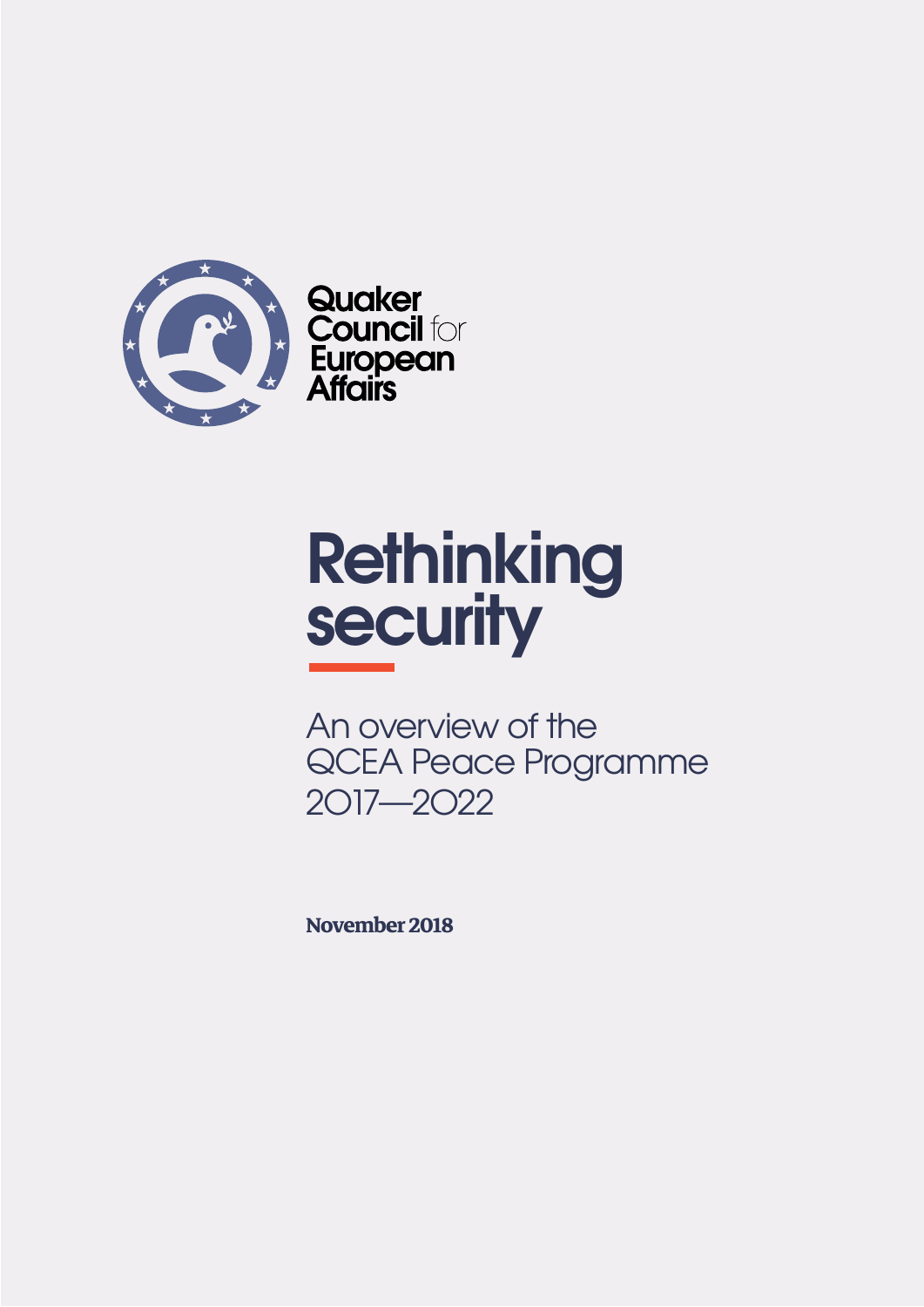## **Our Peace Programme at a glance**

Broadly speaking, QCEA's Peace Programme works to:

- promote **nonviolent, whole-of-society peacebuilding** policies;
- advocate for "**peace education**" which fosters stable societies;
- encourage **cooperation and collaboration** among peacebuilders;
- challenge **militaristic definitions of security** at the European level.

Together, our projects seek to "**rethink security**". We want to create a new narrative around European security which emphasises sustainable peacebuilding and a human-centred approach.

In this era of polarisation, a multi-layered and evidence-based approach to conflict prevention and resolution is more vital than ever. However, the EU and other international actors remain focused on hard security responses to conflict – motivated in part by a desire to contain instability and prevent the emergence of new refugee flows. QCEA believes that this is the wrong approach, both politically and morally, and that the path to "positive peace" is built on inclusivity, long-term societal engagement and collaboration within and between institutional actors.

In particular, evidence suggests that successful peacebuilding can and should involve actors at all levels of society, from community sports initiatives to the cultural sector and private business. In particular, an education system which fosters tolerance and communication can lay the foundations for lasting peace. Through our research and advocacy, we aim to demonstrate not only that nonviolent peacebuilding works on the ground, but that it should become the norm in EU security policy and programming.

**The EU**'**s proposed new budget foresees up to €21bn for the development of military equipment – with compulsory procurement for member states.**

**Sustainable conflict prevention relies on public services and private sector actors just as much as international negotiators. But this whole-of-society approach is often overlooked in favour of short-term results.**

#### **Accessible peacebuilding toolkit**

There is consensus around the benefits of a whole-of-society approach to peacebuilding, yet practical examples of conflict resolution techniques in sectors such as culture or business are hard to find – and therefore poorly understood.

QCEA has published *Building Peace Together*, a collection of forty peacebuilding "tools" covering a variety of sectors which **makes the case for inclusive peacebuilding** among policymakers and practitioners.

#### **Peace education**

Sustainable peace begins in the classroom through education which fosters tolerance and cooperation. We believe the EU should be mainstreaming peace education in its external action.

QCEA has produced research on how peace education can be used, building on centuries of Quaker teaching tradition and global best practice. We are now working with EU stakeholders to build awareness of how **education can help resolve and prevent conflict**.

#### **Promoting collaboration and joined-up thinking**

EU policymakers – who allocate millions of euros in funding to vital peacebuilding efforts – often work in "silos", rarely engaging in the cross-cutting discussions which lead to new ideas and synergies.

Our quiet diplomacy work **creates space for meetings and conversations** which might not otherwise have taken place. Not only do we advocate for multilayered peacebuilding, we facilitate it.

#### **Militarisation at the EU level**

Faced with security challenges at home and on its borders, the EU is increasingly investing in military technology and strict border controls, backed up with evercloser defence integration.

As the EU negotiates its next multiannual budget, QCEA is working with civil society partners to **call for a return to the values of peace and humanitarianism** upon which the EU was founded.